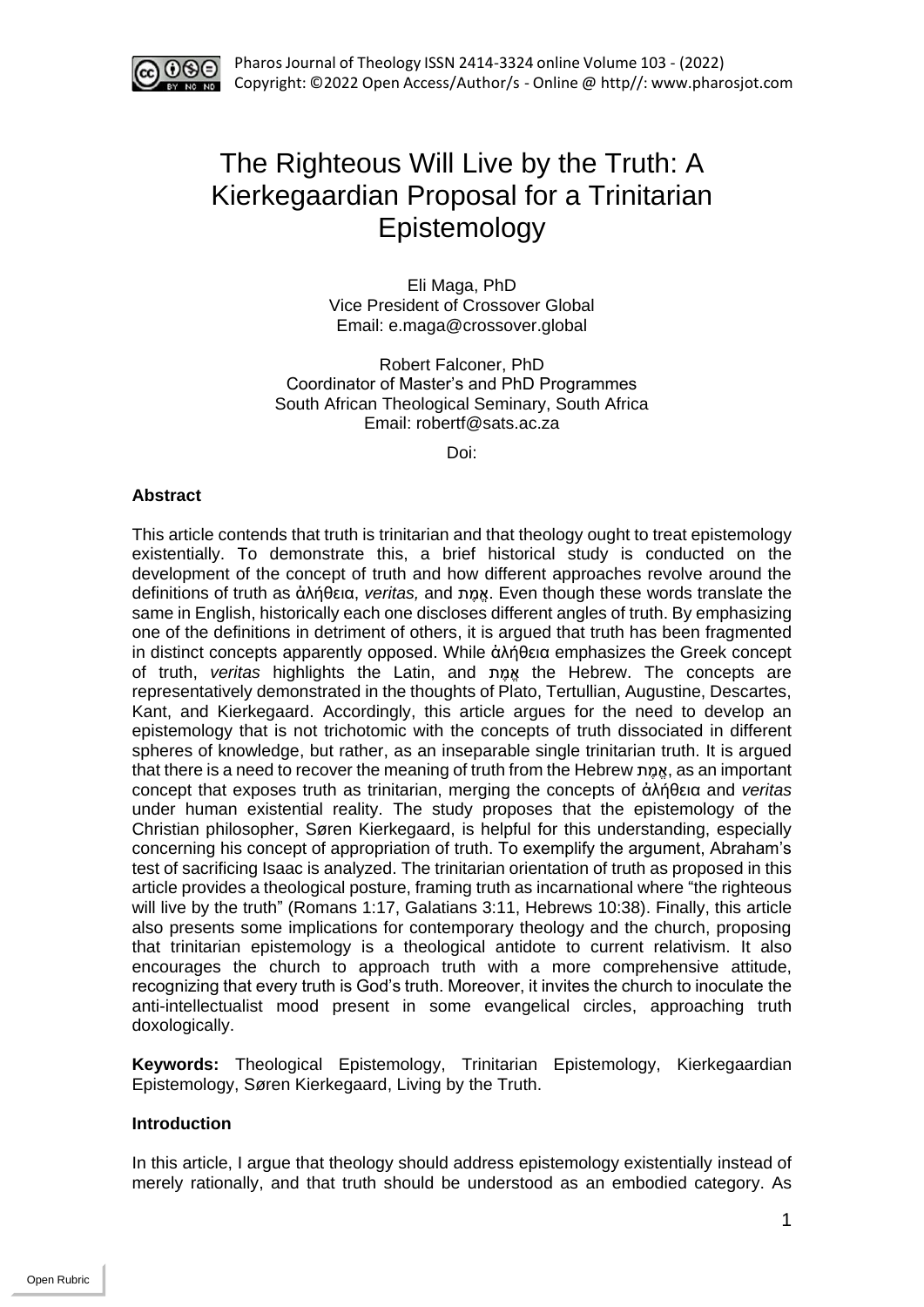

Jesus is truth who "became flesh and dwelt among us" (John 1:14), it is important to have a more comprehensive theological epistemology. Comprehensive in the sense that it does not neglect important aspects of truth or its unity. The following sections will develop the argument that, while truth has been addressed ontologically and epistemologically, both by philosophers and theologians, an existential approach to truth is also necessary to understand its conciseness. For this reason, an argument from the thought of the Christian philosopher Søren Kierkegaard is appropriate to grasp this principle. The research methodology used addresses the concept of truth by doing a philosophical and theological analysis as a panoramic approach. After which, the concepts are analyzed biblically and applied theologically. Finally, some implications for the Church are highlighted.

Truth has been understood throughout history using different concepts, as will be demonstrated in this article. To represent these different views, the correlating words used for truth in Hebrew (ת ֶמֱא(, Greek (ἀλήθεια), and Latin (*veritas*) will be used. Though these three different words are translated as truth, each one offers a distinct concept, as pointed out by some scholars (e.g., Waal, 1972; Chauí, 1997, 99; McGrath, 1997, 72- 80). However, their approach usually revolves around the distinctions between definitions rather than their unity. This article argues for the indivisible unity between these concepts as a trinitarian truth. As mysterious as the trinitarian character of God is, truth also possesses a paradoxical nature (Psalm 119:160; John 14:6).

It will be argued that the key to disclosing this paradigm is the incarnation, or in Kierkegaard's vocabulary, appropriation. Consequently, we will present the argument that "The righteous will live by truth" as a coherent application to Habakkuk 2:4, Romans 1:17, and Hebrews 10:38.

The next section will do an overview of the different concepts of truth in Church History. It will not start with the Hebrew concept of truth as ת ֶמֱא, but from the Greek, because of the Hellenized context where the Church lived in the first centuries. The reason truth as ת ֶמֱא will be the last analyzed, is because of its relation to Kierkegaard's definition.

Therefore, the following subsections will be presented in the first section: the Greek concept of truth as ἀλήθεια; the Latin concept of truth as veritas; the synthesis made between ἀλήθεια and *veritas* by Augustine; truth in rationalism and empiricism; truth and German idealism; Kierkegaard and truth; and finally, truth as הָונּמֱא and ת ֶמֱא. The second section defines what is trinitarian epistemology, raising an important unfolding for theology. We then propose that the "Righteous live by the truth", using the narrative of Isaac's sacrifice by Abraham. Finally, we highlight important implications for theology.

## **An Overview of the Concept of Truth in Church History**

Clashes between faith and reason, science and religion, philosophy and theology are based on apparent contradictions. These alleged inconsistencies are unsolved if the trinitarian nature of truth is not recognized. To understand the trinitarian truth, it is first necessary to comprehend each one of the three different concepts of truth approached in the Church history, here represented by the words ἀλήθεια, *veritas,* and ת ֶמֱא. I propose that the popular idea that scientific, philosophical, and religious truths are not the same; or that the rational, empirical, or existential realities are in conflict, is rooted in a trichotomic view of fragmenting truth. In this popular perspective, the three approaches are separated which results in conflict. In this case, it is not only theology that is considered at odds with science, but science is also at odds with philosophy. This promotes a post-truth and confused society where truth is at odds with itself. From a fragmented truth, historical events lose their factual value, becoming constructions of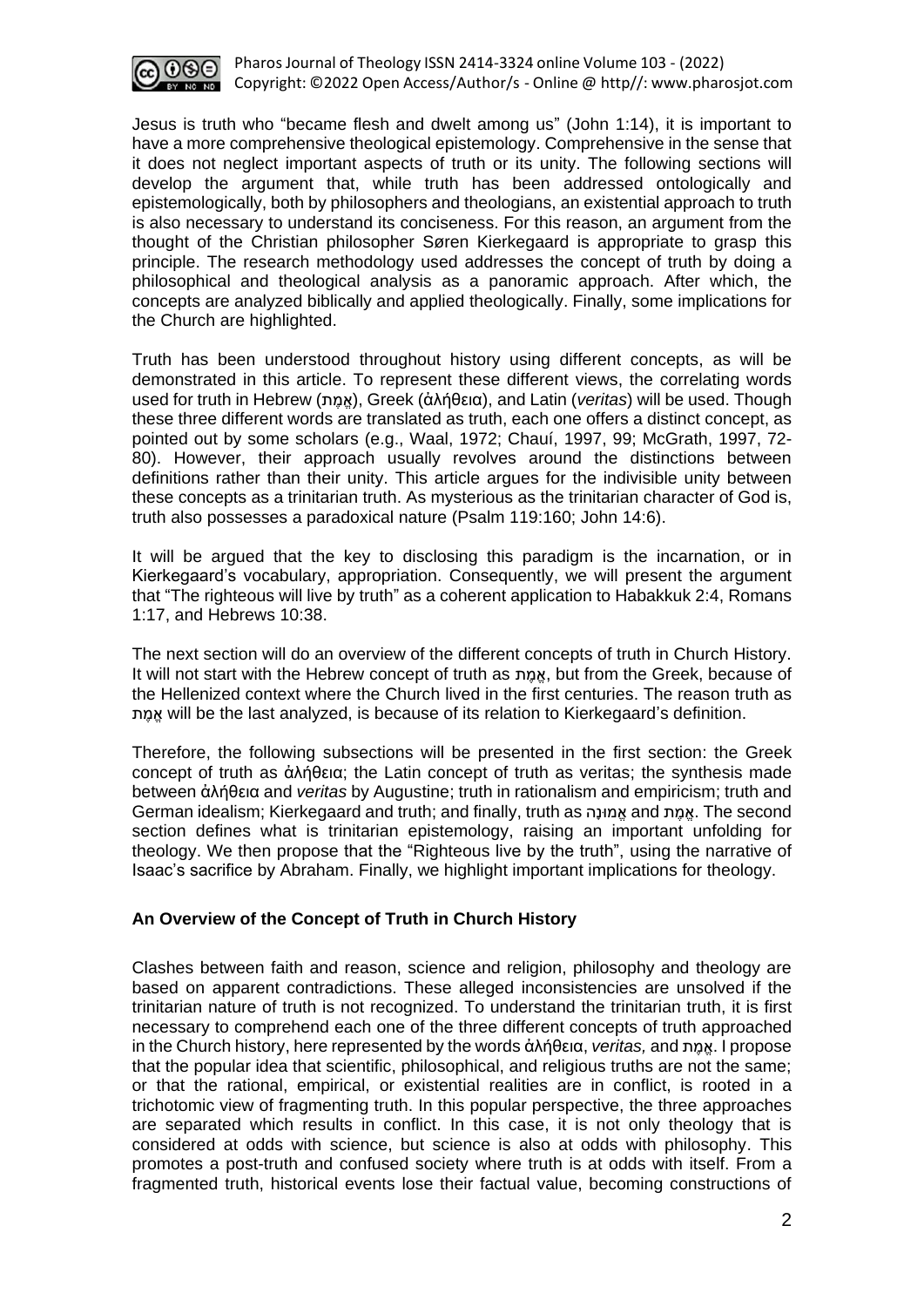

mere narratives. Hermeneutics no longer seeks the meaning intended by the author, but the meaning desired by the reader. This is particularly present in the thought of Jacques Derrida, the creator of deconstructionism, who significantly impacted hermeneutics in general (e.g., Derrida, 2001; 2016). McGrath (2021, 124) asserts that Derrida deconstructs the concept of textual objectivity, where the author fails to communicate its real intentions, transmitting what was not intended, making any interpretation valid. Vanhoozer (2010, 27) and Mohler (2005, 60) also warn of Derrida's overemphasis on subjectivity, where the truth of a text lies in the hands of the reader and not of the writer. What is this, if not a result of a fragmented truth? With truth, the concept of wrongness also degrades, and moral values are no longer considered absolute, but relative constructions. This degradation directly affects ethics, religion, politics, and other areas. Moreover, the truths of different religions became equally and incoherently accepted, for being produced by the human subjective experience. Consequently, religious truths were reduced to subjectivity, deprived of rational, historical, or empirical coherence. With the fragmentation of truth, society accepts conflicting truths between different religions, which, in the name of tolerance, tolerates the intolerable, incoherence, contradiction, and untruth. This has generated a pluralist and incoherent society.

Although different terms throughout history express distinctive approaches to truth, each expression gives weight to a specific aspect when looked at carefully. The words άλήθεια, veritas, and <u>η α</u> exemplify how truth was understood differently throughout Christian history. The following three sections will address each one of these concepts.

# **Truth as ἀλήθεια, and the Greek Epistemology**

Socrates believed that only knowledge could free a person from ignorance, leading to truth (Plato. Meno. 85b-86c; Johnson, 2016). In his view, the source of evil was caused by ignorance, generating vices and immoral behavior in human beings, while knowledge caused wisdom and genuine virtue (Plato. Thea. 176b-e). Socrates believed that knowledge was already present in every human, even though the human is ignorant of this. For him, ignorance was a state of forgottenness of the soul, where truth is reached through recollection. Truth, therefore, was conceived in terms of bringing to light what was hidden or forgotten.

Socrates' concept of truth relates to the meaning of the Greek word ἀλήθεια, which etymologically means 'not hidden' or 'not forgotten' (Chauí, 1997, 99; Brague *et al.,* 2014, 1159; Heidegger, 2018a, 109). It is derived from the Greek prefix α (no) with λανθάνω (concealed, hidden), bringing the meaning of truth as 'unhiddenness' (McGrath, 1997, 73).

For the Platonists, ἀλήθεια was the truth that could be grasped by reason, opposing ψεύδω, which is false and deceptive (Chauí, 1997, 99; Coenen & Brown 2000, 1274, 1277; Brague *et al.,* 2014, 1159). ψεύδω is the camouflage, a simulacrum of truth (Coenen & Brown, 2000, 2603). Therefore, a person's ignorance is one of error, a pseudo-existence where the person lives a lie in self-deception (Plato. Rep. II, 382a). Unlike what the Bible reveals about sin, Platonic thought understands evil as caused by ignorance; and virtue and justice as consequences achieved by knowledge and truth.

Socrates saw himself as a midwife, helping people give birth to innate knowledge through reasoning (Plato. Thea., 150; Davie et al., 2016, 680). He argued that knowledge and perception are not the same because perception is often influenced subjectively, like sweet wine for a healthy person but is bitter for those who are sick (Plato. Thea. 159d-164d). Therefore, perception should not always be trusted. This platonic concept of ἀλήθεια is better exemplified in his myth of the cave (Plato. Rep. VII), where Socrates contrasts truth with the shadows, the things as they are with the way in which they only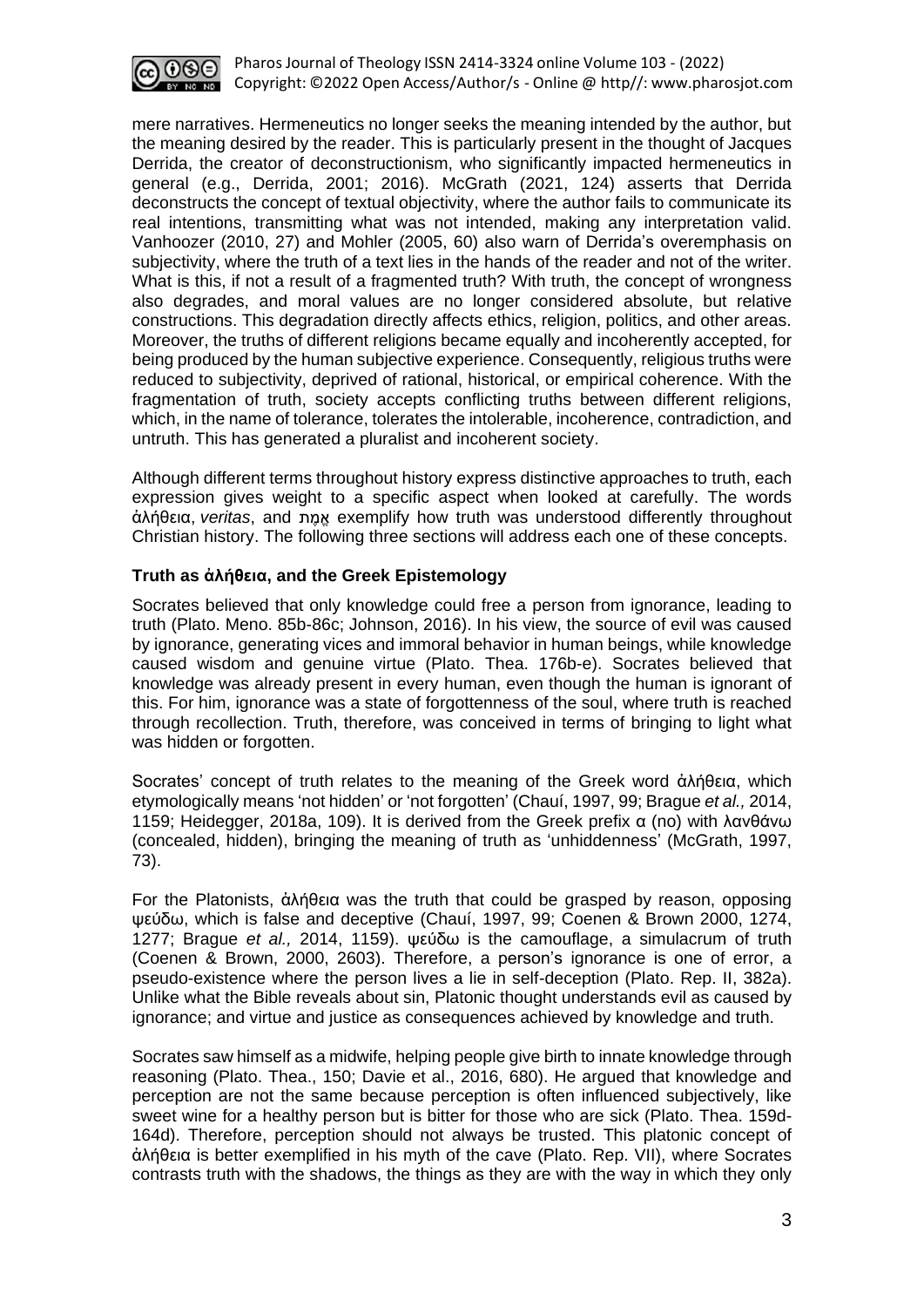

appear. In this view, truth as ἀλήθεια relates to reality, the things as they are in the present, "in both the sense of being contemporaneous and immediately present to the mind." (McGrath, 1997, 73). Truth is when you perceive what the thing is in reality. Something is true when its perception is coherent with the thing itself. In this aspect, ἀλήθεια is more ontological, defining truth as reality.

# **Truth as** *veritas***, and Latin Epistemology**

Tertullian (155 – 220 CE) was influenced by the Greek idea that the human problem was ignorance, and knowledge the solution (Tert. Rep. I-V; Vardy, 2008, 23). However, he was also influenced by the Roman thought, and their concept of truth can be perceived in his writings. He wrote in Latin, where his "theological method was the drive for truth." (Groh, 1992, 390). In Tertullian, and later in Jerome, truth was the Latin, *veritas*, which reveals a shift in the epistemological understanding of ἀλήθεια. Even though it is difficult to identify who was responsible for this shift in Roman thought, evidence seems to suggest that Tertullian was the one responsible to import it to the church.

Tertullian rejected the Greek ontological concept of truth mainly because heretics used philosophical thought, distorting the idea of ἀλήθεια, claiming to possess a hidden knowledge: γνῶσις (knowledge) (Osborn, 2001, 41; Smith 2016). Tertullian argued that "philosophers are without reason when they knock at the gates of truth." (Tert. Test. I). This offers background for understanding why Tertullian called philosophers the "patriarchs of all heresy" and asked rhetorically, "What indeed has Athens to do with Jerusalem?" (Tert. Heretics. VIII; Tert. Hermog. VIII; Geisler, 1999, 721; González, 2006, 323–324). Tertullian mocked their presumed truth by presenting the Christian truth in terms of a coherent narrative of the past. The Greek ἀλήθεια emphasizes truth as it currently is, while Tertullian's Latin *veritas* focuses on truth as it was. Yet, the two are not in contradiction while truth as ἀλήθεια follows an ontological approach, truth as *veritas* is more epistemological.

Tertullian "does not hide his sympathy for Seneca" (Osborn, 2001, 31), the Roman orator and philosopher (Tert. Soul. XX.1). This sympathy helps us understand that his concept of truth started to orbit around a Roman idea, influenced by rhetoric and law. As Tertullian was versed in rhetoric, he used legal vocabulary extensively, exploring, for example, the concepts of satisfaction, penalty, guilt, and justification, frequently using legal terminology. <sup>1</sup> For instance, he invites the soul to be a witness, using it as a source of evidence that can prove his rhetorical arguments (Tert. Test. I). Tertullian's legal vocabulary may have imprinted a juridical character in later theology. Thus, in Tertullian, truth moved from Athens to Rome, leaving the Garden of Academus to enter the Roman courts. In Tertullian, ἀλήθεια becomes *veritas*. McGrath (1997, 73) affirms that Cicero was the most influential in this "historically oriented concept of truth."

In Tertullian's approach to the Christian faith, he emphasized *veritas*, transmitting the idea of coherence and logic, in terms of correspondence between inner and outer reality (Tert. Marc. I.18; Groh, 1992, 390). The Latin *veritas* became a reference to the logical accuracy or coherence and precision in a discourse, on rhetorical announcements (Chauí, 1997, 99; Brague *et al.,* 2014, 1159). What is *verum* (true) is what is exact, and precise, it is a narrative of past events, "particularly associated with history," or "with the legal requirement that a witness shall give a truthful account of what was observed to happen." (McGrath, 1997, 73).

<sup>1</sup> e.g., Tert. Rep. 4, 5, 6, 9,10, 12; Tert. Bap. 5, 20; Tert. Pray. 23; Tert. Pat. 4. Tert. Marc. 2.4; 4.14; 4.18; 5.7.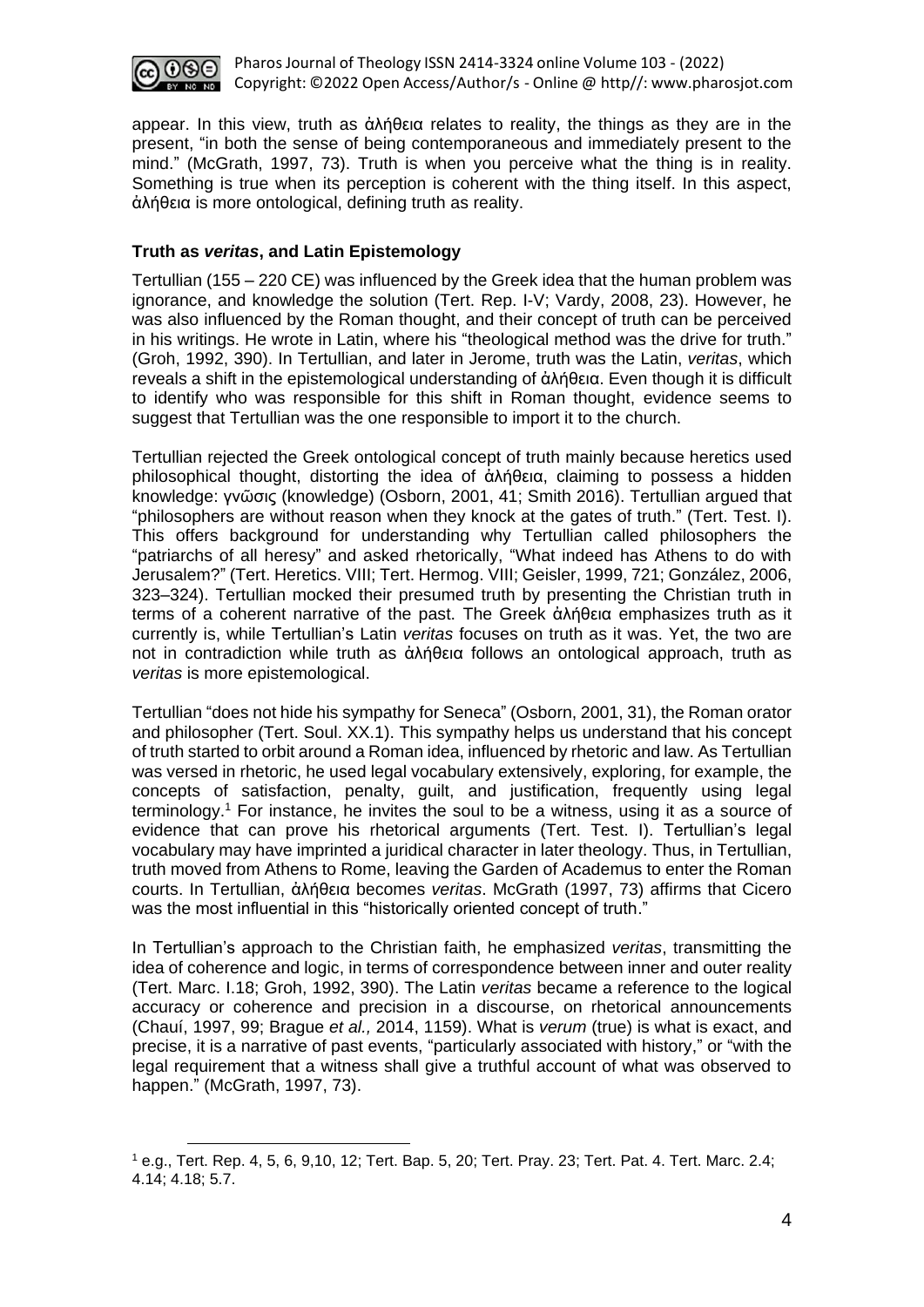

Consequently, Tertullian developed a logical and juridical theology, presenting repentance in rational terms, considering sin as irrationality or illogical ignorance (Tert. Rep. I; Tert. Soul. XVI; Tert. Marc. II.8-11; Frame 2015:99). While the Greek ἀλήθεια was gnoseological, the Latin *veritas* was juridical; while the first is focused on the present, the second is on the past (Chauí, 1997, 99; McGrath, 1997, 73; Brague *et al.,* 2014,1159). While ἀλήθεια is the truth self-evident, as it is; *veritas* is the truth verified, as it was. While ἀλήθεια used the deductive method to reach knowledge from reason alone, *veritas* is focused on the inductive method, using logic and external evidence.

## **The Augustinian Synthesis between ἀλήθεια and** *veritas*

The Greek and Latin concepts of truth influenced Augustine. The Platonists, and especially Cicero exerted considerable influence on Augustine, who assimilated much of their vocabulary (Chroust, 1944; Cross & Livingstone, 2005, 129; Puchniak, 2016, 11). From a profoundly Neo-Platonic basis, Augustine presented his theory of enlightenment, connected to the platonic idea of ἀλήθεια (Aug. Magistro.). The truth could only be grasped rationally and not by the senses because he believed that are deceptive, affirming that the intellect relates to truth and the senses to the false (Aug. City. 8.7; Harrison, 1999, 852). The soul grasps the truth, but the body is distracted by the shadows.

Augustine also distinguished 'truth' from 'true', making use of Platonic and Stoic arguments (Aug. Soli. I.15; Harrison, 1999, 853). He defined truth as "that which shows what is" (Aug. Vera Rel. 36.66), which points to ἀλήθεια. But he differentiates truth from true, affirming that "what is true is so because of truth" (Aug. Soli. I. 15.27), pointing to *veritas*. Therefore, his distinction between 'truth' and 'true' is the same as the concepts of ἀλήθεια and *veritas*.

Augustine wrote in Latin, addressing *veritas* (truth) and *verum* (true), not ἀλήθεια. However, his *veritas* is coherent with the Greek ἀλήθεια, while his *verum* is consistent with Tertullian's *veritas*. What Augustine did was apply to truth the principle of 'participation', as Plato developed in the dialogs Parmenides and Phaedo (Plato. Parm. 130b, 151e; Plato. Phae. 100c-101c). Participation explained the relation between qualities in the material world with a transcendent realm of forms, or ideas (Plato. Phae. 109a-111c; Plato. Phaedr 247c). In the famous Allegory of the Cave, Plato contrasted the limited truths of the sensible world, to the intelligible and transcendent realm of eternal truths (Plato. Rep. 514a-520a). In Phaedo, for example, Plato argued that something beautiful participates in the eternal form of beauty, so Augustine also argued that what is temporarily true participates in the eternity of truth. Although something true may disappear, truth is eternal. This important platonic-Augustinian concept exerted a significant impact on Kierkegaard.

The participation doctrine is also related to Plato and Aristotle's teachings of universals and particulars. According to them, the universals are eternal forms, transcendent and general, while the particulars are singular expressions of the universals (Frame, 2015, 10). While Plato, Aristotle, and Augustine agree on the universals manifested in the particulars, they disagree on where the universals exist. For Augustine, God is the source where the universals exist (Aug. Trin. 12.XV.24; Aug. Soli. 1.I.3; 1.VIII.15).

Augustine treated faith and wisdom in terms of rational truth and mathematical logic, a synthesis between ἀλήθεια and *veritas* (Aug. Conf. VI.4.6; Aug. Free. II.11.30; II.15.39). The role of reason is essential in Augustine's theology. For him, if Christianity is true, it must necessarily be seized by reason and evidenced by its logic. As the opposite of ἀλήθεια and *veritas*, evil was conceived by Augustine as the lack of knowledge, synonymous with ignorance, incoherence, illogic, falsehood, focused on the rational aspect.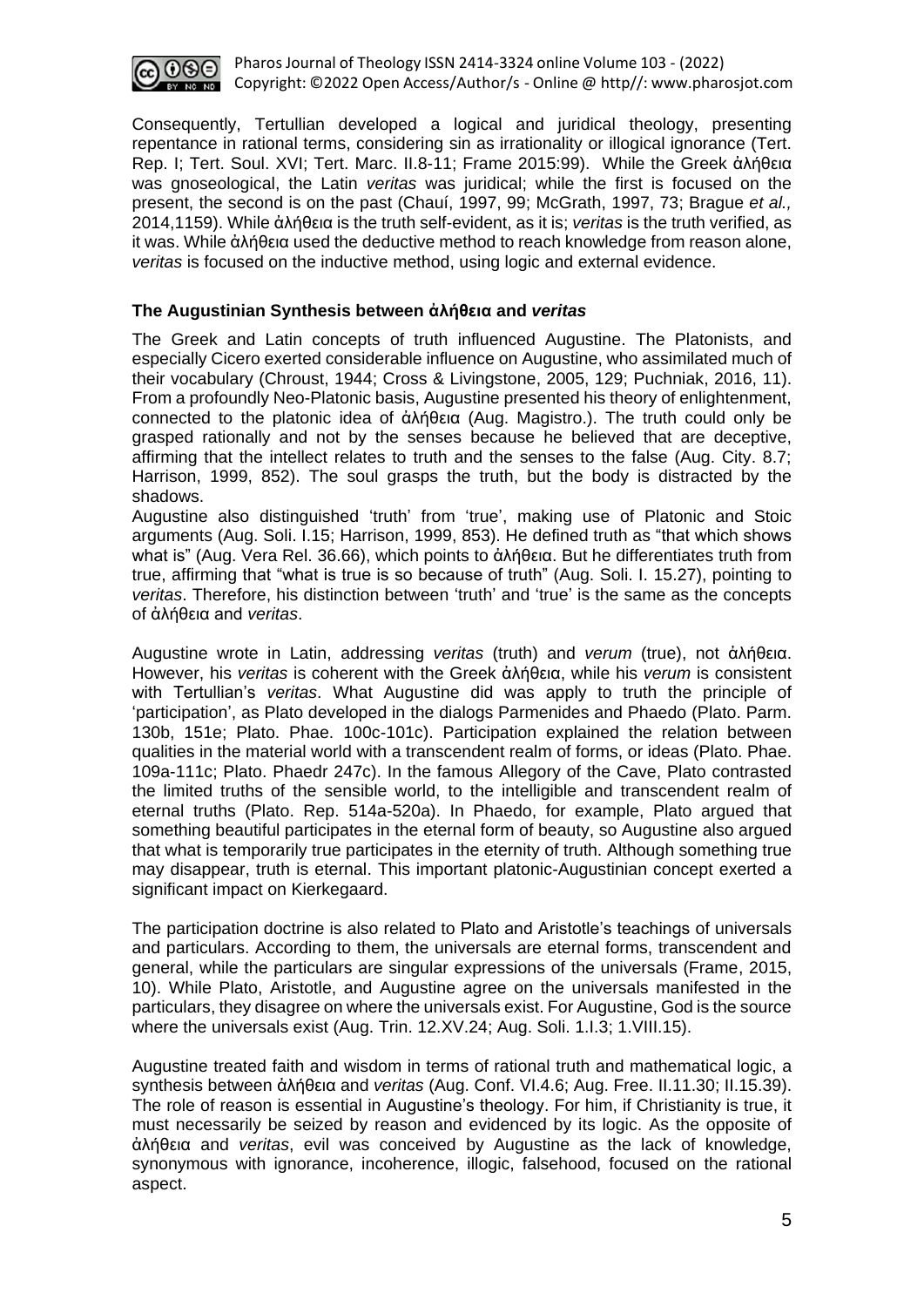

Augustine also reshaped the meaning of faith, stating: "for what is believing but consenting to the truth of what is said? Moreover, this consent is certainly voluntary." (Aug. Spir. Let. 54). For him, the proper response to faith was understanding (Aug. Free. 1.II.4). Consequently, faith became synonymous with rational acquiescence to Christian truth. Therefore, Kierkegaard later criticized Augustine for the 'incalculable harm' he made because he 'confused the concept of faith' (Watkin, 2000, 95; Puchniak, 2016, 14; Kierkegaard, 2017, 437)

The problem Kierkegaard identified was that this confusion generated by Augustine led to a very objective and rationalist Christianity. The Christian faith gradually became the intellectual recognition of its doctrines. However, like Augustine treating the 'true' as a participation in the 'truth', Kierkegaard (2013; 2019) argued that the true knower is the one who participates in the truth. He argued that truth should be paradoxically understood, both objectively and subjectively, and only appropriated through the passions of faith and love. The human being's existential need is not to know truth merely cognitively, but existentially. For Kierkegaard (2010, 104), an authentic self is the one grounded in God by the passion of faith, having Christ as the true measure of what it means to be human.

# **Truth in Rationalism and Empiricism**

René Descartes raised the essential doubt with his, "I think; therefore, I am," restricting truth to the realm of reason which may be grasped mathematically (Descartes, 1999; Geisler, 1999:195; Cross & Livingstone, 2005:475). Even though Descartes argued for the existence of God and believed that divine truth could be grasped rationally, his thought paved the way for later skeptics like David Hume and Immanuel Kant.

After Descartes, the paradigm between ἀλήθεια and *veritas* was transformed into the paradigm between rationalism and empiricism. For rationalism, the truth was transcendent and could be discovered by the intellect. On the other hand, for empiricism, it was immanent and could be acquired only through the senses (Thiselton, 2002, 71; Carlson, 2017, 206). The rationalist philosophers claimed that truth was immediately available through reasoning, but the empiricists claimed that truth was not immediate, but mediated by evidence of the senses. The first emphasized the deductive method, the other the inductive. In Augustinian terms, if 'truth' is transcendence, 'true' is immanent; while 'truth' was *a priori* reality for the rationalists, 'true' was *a posteriori* for the empiricists. Consequently, rationalists and empiricists put ἀλήθεια and veritas, truth and true at odds.

## **Truth and German Idealism**

No one tried to do a more remarkable synthesis between the concepts of truth than Immanuel Kant, who condensed ἀλήθεια and *veritas*, synthesizing rationalism and empiricism, giving birth to German idealism (Geisler, 1999, 402; Frame, 2015, 252). However, instead of integrating ἀλήθεια and *veritas*, Kant produced an epistemology that ended up denying ἀλήθεια, affirming the total dissociation between what exists and what we perceive. If we use Plato's myth of the cave, it is correct to say that Kant claimed that the human being is destined to live in the cave incapable of knowing anything. Kant's philosophy led to agnosticism, the essential doubt about the reality of things. In his 'Copernican revolution', Kant placed the human intellect as the shaper of reality (Chauí, 1997, 104; Thiselton, 2002, 155; Frame 2015, 254-255; Taliaferro and Marty 2018, 155) One might call his revolution anti-Copernican. While Copernicus discovered that the universe does not revolve around the earth, Kant argued that the epistemological universe revolves around the human intellect.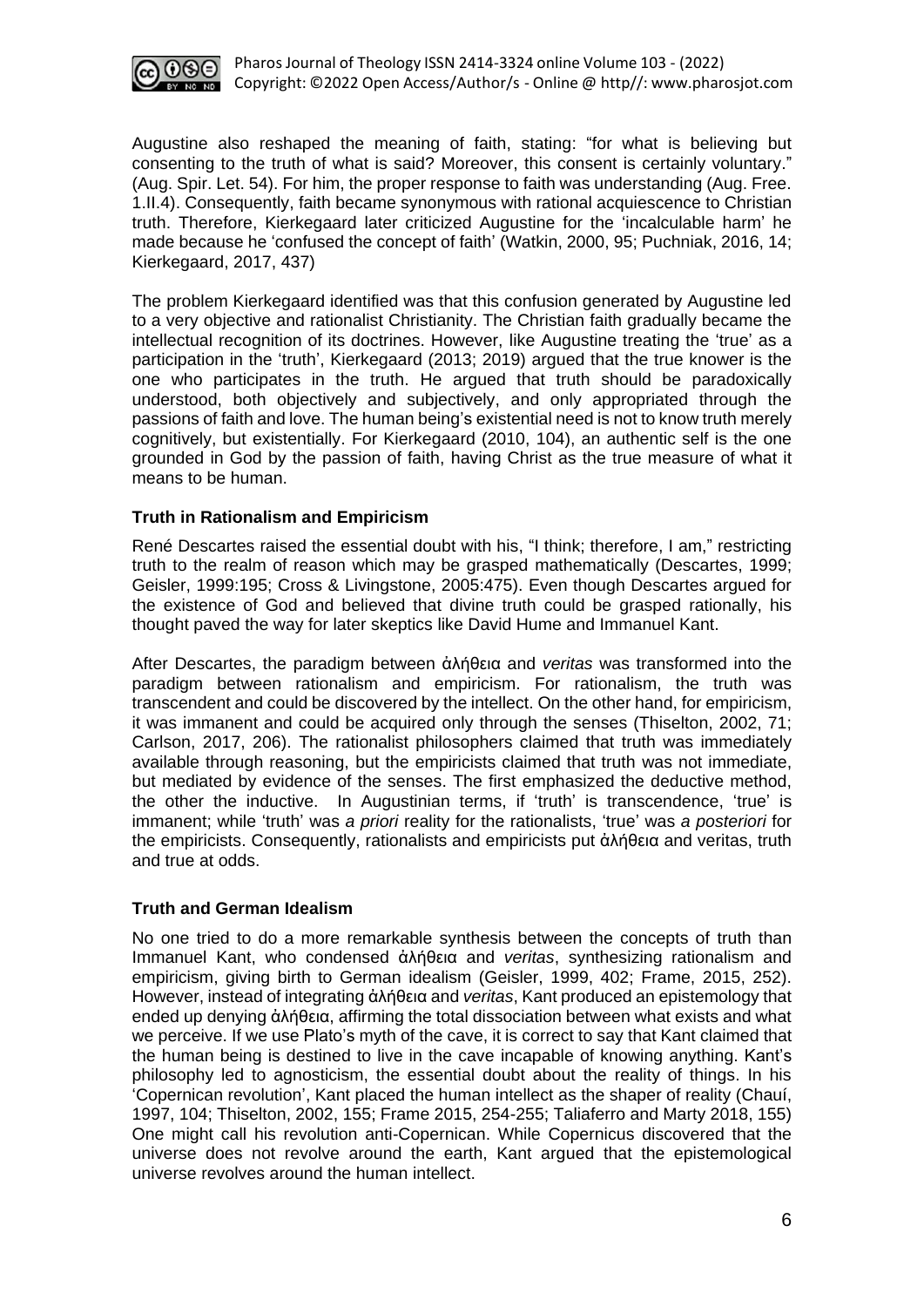

Kant differentiated the 'noumenal' from the 'phenomenal' reality: the world as it is and the world as it presents to reason (Chauí, 1997, 104; Thiselton, 2002, 155; Frame, 2015, 254-255; Taliaferro & Marty, 2018, 155). The 'phenomenal' knowledge does not belong to the 'noumenal' but is composed by the mind. The 'noumenal' is the world, but the 'phenomenal' is produced by our senses and mind, shaping an idea of the 'noumenal', therefore, it is a shadow of truth. For Kant, it was impossible to know the 'noumenal', the thing as it is, only by the 'phenomenal', the thing as it is shaped by the mind. Kant's distinction, I argue, produced a rupture between ontology and epistemology, creating the perfect scenario for future relativism. Kant casted doubt on both ἀλήθεια and *veritas*. If ἀλήθεια cannot be known, then eternal truths are unattainable. If the truths we perceive are constructs of our minds, then *veritas* becomes contextual and relative to each person. With the deconstruction of truth, the reality is groundless, leading to atheism and subjectivism. Therefore, history is now treated as a mere narrative, and the individual becomes the sun which all truths orbit around.

## **Kierkegaard and Truth**

Kierkegaard considered Kant's rational epistemology a form of 'intellectual idolatry' for trying to understand what only God can (Dew & Gould 2019, 65). Kierkegaard rejected both the objectivism and immanentism of Feuerbach, and the subjectivism of Schleiermacher, these were different developments from Kant's idealism (Reichmann & Valls, 2019, 12).

For Kierkegaard, finitude prevents humans from fully knowing truth; truth is a transcendent reality, eternal, and infinite (Rudd, 2015, 487). A finite being cannot grasp the totality of the infinite truth. Therefore, humans are incapable of seeing truth absolutely, for absolute truth and total objectivity can only be seen by God (Kierkegaard, 2019, 33–36; 2013, 219).

Kierkegaard's opposition to rationalism, idealism and other forms of philosophical and theological objectivism should not be understood as rejecting rationality. Indeed, several Christian thinkers have misinterpreted Kierkegaard as teaching fideism, renouncing the need for reason, teaching a blind leap of faith (e.g., Geisler, 1999, 409; Mavrodes, 2015, 193; Robert, 2016). This accusation, in our view, is however groundless. Kierkegaard's idea of a leap of faith is an answer to Lessing's accusation that the Christian truths request a 'leap' where reason should be ignored (Reichmann & Valls, 2019, 14). Kierkegaard never argued that belief in the existence of God required a leap of faith, as for him all human beings already possess the natural ability to perceive the divine (Kierkegaard, 1985, 191-192; 2009, 291). For him, the existence of God was a selfevident truth, imprinted on human subjectivity and in nature. The leap of faith that he talked about, was the leap of trust in Jesus Christ in response to his message (Rae, 2010, 56; Evans, 2019, 41, 44).

Throughout his work, Kierkegaard displays a high appreciation for philosophy, and quoted the reasoning of the reformers and church fathers accordingly and praises the historical revelation of God through the Scriptures. However, he claims that intellectual knowledge is insufficient to save. Knowing the truths of Christianity, or even acknowledging them, is not enough for salvation. Only the appropriation of truth by faith leads to salvation.

Kierkegaard rejected both the idealism of Kant and Hegel, who confined the truth to the realm of abstraction and intellectual knowledge. For him, the truth was existential and should be evaluated existentially. Kierkegaard (2019; 2010, 114-115) also opposed the Greek idea of sin as ignorance, attributing the problem of evil not to reason or knowledge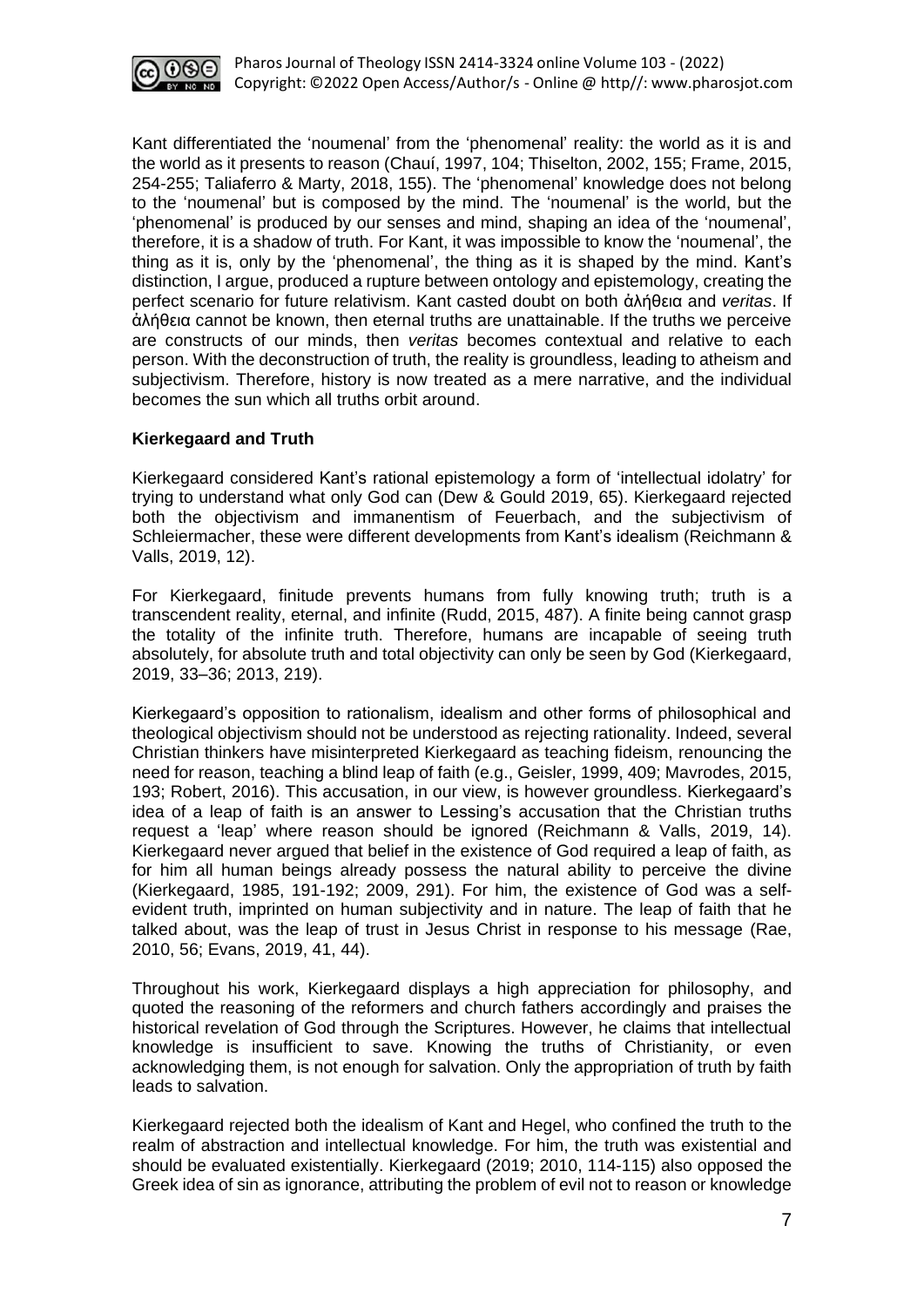

but to passion and will. People do not merely sin because they are unaware of what is right and just but do so because they choose to do evil. Following the apostle Paul, who said, "For I do not do the good I want to do, but the evil I do not want to do —this I keep on doing" (Romans 7:19; NIV), Kierkegaard argues that the human problem is not ignorance, but a subjective attitude opposed to God. Even though humans possess the condition to know the truth, they exist in a state of untruth (Kierkegaard, 2019, 33). While for Socrates, learning was through remembering, Kierkegaard claimed that it was through appropriation. Therefore, evil cannot be avoided by acquiring objective knowledge but by the personal appropriation of truth (Rae, 2010, 3; Kierkegaard, 2013, 38, 48).

Kierkegaard's thought should be interpreted under Augustine's concept of participation as previously presented. As the temporal 'true' participates in the eternal 'truth', Kierkegaard claimed that truth itself participates in God, for he is the ground of truth. Applying it to the different definitions of truth, we may say that ἀλήθεια is universal, while *veritas* is particular. While ἀλήθεια is the universal grounded in God; *veritas* is present in the particulars of creation, as an analogic manifestation of ἀλήθεια. While ἀλήθεια is transcendent, *veritas* is immanent. What is logical, juridical, empirical, and historically *veritas* participates by analogy in the universality of ἀλήθεια.

This is the background to understand Kierkegaard's principle of appropriation, for the human needs to participate in truth, instead of only acknowledging it. By participating in truth, the human being participates as an analogy of God. For, to be God's analogy is to be authentically his image. As Jesus is the truth, the perfect image of God (2 Corinthians 4:4; Colossians 1:15), he is the universal human being, and every human is supposed to be a particular expression of him. Or, as Kierkegaard (2008, 296; 2011, 320) used to call it, the 'particular', or the 'single' individual. While for Socrates, one can know God when one knows oneself, for Kierkegaard a person only knows what means to be human, by knowing Jesus. The universal truth of what means to be human can be appropriated by faith by the particular individual.

Kierkegaard (2013, 199) argued that truth in the world is always in the empirical form, meaning, expressed in the becoming of truth. This, I argue, is *veritas*. As humans cannot grasp the wholeness of ἀλήθεια, because of their finitude, truth only relates to humanity through *veritas*. Therefore, humans relate to truth by approximation, through the mediation of *veritas* in the temporality of human life. And it is in this temporality, in the moment of being next to truth, where the individual chooses between truth or otherwise, where the choice is made by faith (Ibid, 200). Therefore, epistemologically speaking, every act of knowing is an act of faith.

Approximation, therefore, does not mean relativism but the act of moving or not moving towards truth. Applying this theologically, one can see that the gospel was preached as being 'near' to those who repent (Matthew 3:1-2; 4:17; 10:7), requiring the movement of faith towards its direction. Faith is the movement that appropriates God's truth. Therefore, Kierkegaard's thought puts faith at the center, as the foundation of epistemology.

#### **אֱמֶ ת and אֱמּונָה as Truth**

Kierkegaard's concept of truth as subjective concretization, or appropriation (Kierkegaard, 2013:201-220), is more aligned with the Hebrew view of truth. The Hebrew words הָונּמֱא) *Emunah*) and ת ֶמֱא) *Emet*) mean truth, but could also mean honesty, fidelity, and faithfulness (Swanson, 1997, §575, §622; Coenen & Brown, 2000, 2605; Mangum, 2014; Brague *et al.,* 2014, 1159-1160). In the Old Testament, הָונּמֱא" is truth in the sense of trust." (McGrath, 1997, 74). What is true is faithful because it is relied on in the Lord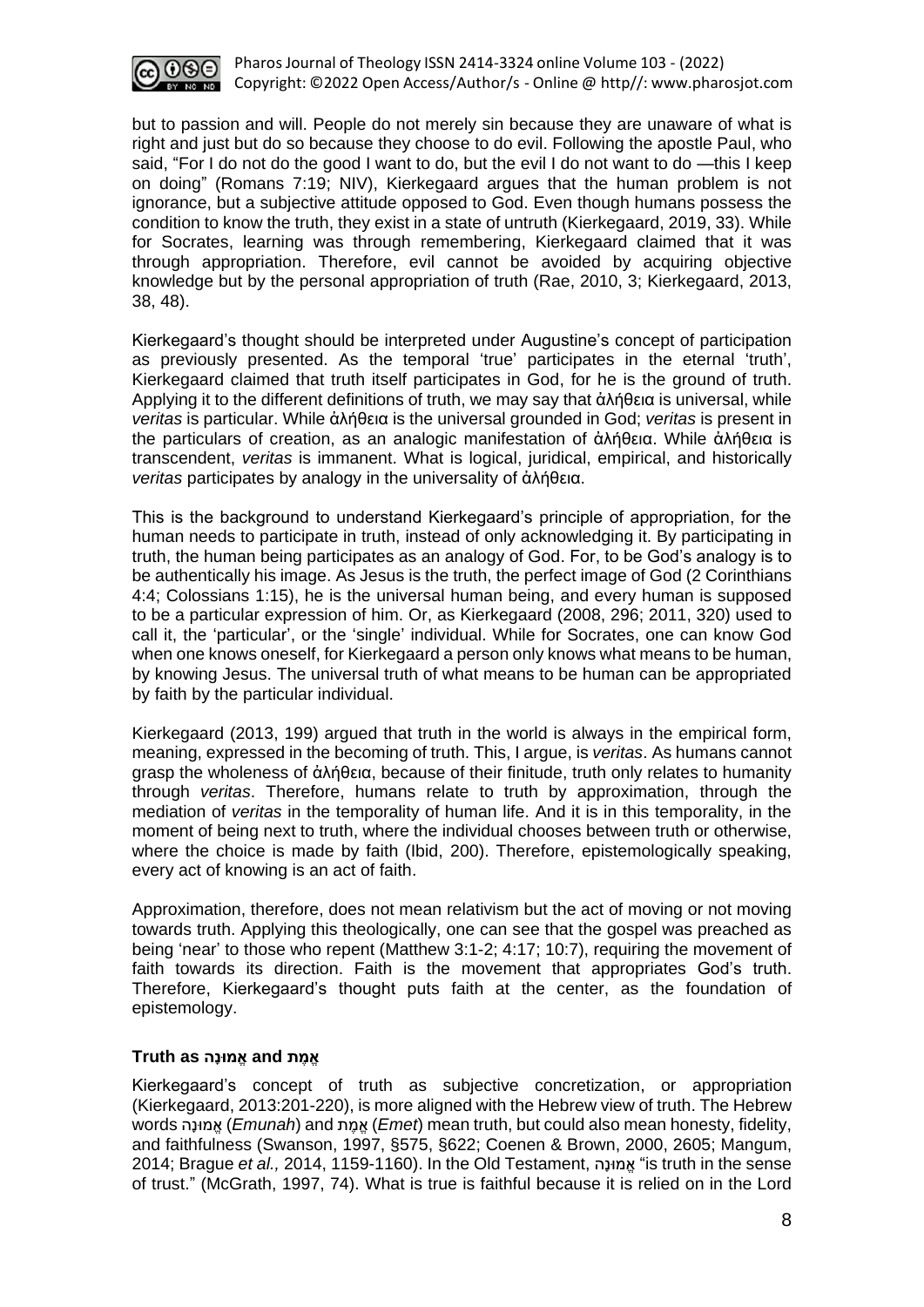

(Ramsdell 1951:264). In this sense, truth is grounded in the present who looks to the future (McGrath, 1997, 74). God is הָונּמֱא because he is a "faithful God" (Deuteronomy 32:4; NIV). The psalmist says that he will proclaim the הָונּמֱא of God to all generations (Psalm 89:1). God asks Jeremiah (5:1) to search if he can find one person that seeks his הָונּמֱא and "does justice" (ESV) or "executes judgment" (NKJV), relating God's truth with the action of doing justice. Therefore, truth as הָונּמֱא is action, for it always involves the individual appropriating it.

Truth as הָונּמֱא is not conceptual but concrete, as the hands of Moses were הָונּמֱא, firm and trustworthy in a concrete sense (Exodus 17:12). Truth is not an abstract concept but a tangible reality that should also be concretized in every believer. The fact that the Bible is written in the form of narrative is evidence that truth is presented concretely, historically, and is incarnated. Truth is action, for it is recognized in the act of God and his servants. Jesus said that he "can do only what he sees his Father doing, because whatever the Father does the Son also does." (John 5:19; NIV). Truth and faith are always in co-relation in the act of moving toward God's will.

The word הָונּמֱא is derived from the same root of the word ת ֶמֱא, which is primarily used for truth. It is truth because it is firm, reliable, and trustworthy. In the LXX, אֲמֶת was frequently translated as ἀλήθεια (truth) and πίστις (faith), demonstrating that in Hebrew thought, the two concepts were not separated, while in Greek, they were distinct (Coenen & Brown, 2000:2605; Brague *et al.,* 2014: 1159). Truth and faith are so related in the Old Testament that it is impossible to separate them. While truth as הָונּמֱא is clearly theological, I argue that it grounds every epistemology, for trust is at the foundation of epistemology, as demonstrated before in Kierkegaard's argument. Every truth, whether abstract or empirical, mathematical, scientific, historical, or philosophical, is based on trust in something or someone. Whether it be reliance on human reason, the senses, or even the report of historians, there is no truth that is not recognized through faith. Therefore, whether consciously or unconsciously, the secular thinker always grounds his epistemology on a personal, and secular type of theology. His theology establishes the faith framework for the ontological and epistemological foundation of his thinking. Kierkegaard (2009a), and recent Christian thinkers have shown that modern society is a theological construction built from a non-Christian lens (Milbank, 2006; Tyson, 2019).

Faith, as הָונּמֱא, is not a blind leap, because even if the human being is in the untruth of sin, God made him with the condition of understanding the truth (Kierkegaard, 2019, 33). As we are the image and likeness of God, and God is the truth, when we encounter truth, we realize that it reflects something of us, revealing what we should be. However, whether we appropriate that truth or not, is still a matter of faith. Therefore, objective truth can be validated subjectively. As Stewart (2017, 55) commented about Kierkegaard's argument, "The key point in this is that the individual, with its own reason, must evaluate whether what has been stated is true."

## **The Trinitarian Epistemology**

The fact that the concept of truth received different interpretations throughout history does not mean that they are distinct truths, as demonstrated. Just as God progressively revealed himself through history, so the very notion of truth can also be understood progressively. The problem, therefore, is not that the church has appropriated the truth as ἀλήθεια or *veritas*, but that it slowly forgot that truth is also הָונּמֱא or ת ֶמֱא. In fact, the church seems to have forgotten that truth is the merge of the three concepts. This 'trinitarian truth' should conceive the truth as univocally one but in three inseparable .אֱמּונָה and *,veritas* ,ἀλήθεια :ways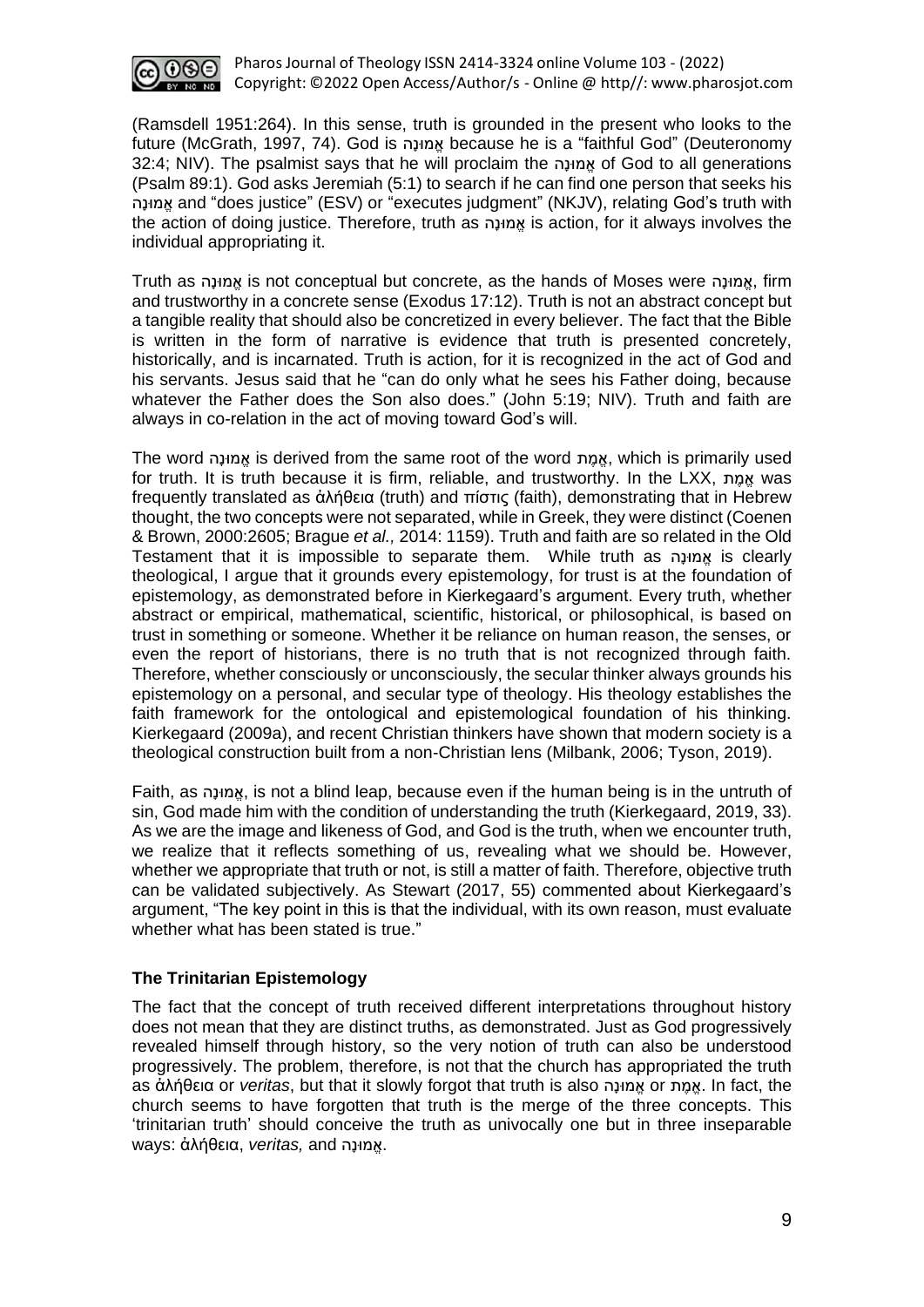

While ἀλήθεια relates to the transcendent truth and *veritas* to the immanent, ת ֶמֱא is what unites transcendence and immanence, as truth also embodies, appropriates, and acts. No wonder Kant's dissociation between ἀλήθεια and *veritas* produced an agnostic and faithless epistemology.

The transcendent ἀλήθεια relates directly to the immanence of *veritas*, as God reveals himself to humanity, as Romans 1:20 states, "God's invisible qualities—his eternal power and divine nature—have been clearly seen, being understood from what has been made, so that people are without excuse." It is in the things God made where God's universal άλήθεια is communicated as particular *veritas* to humanity. Moreover, it is in *χ*αnd הָונּמֱא where God's truth incarnates, becoming verified, concrete, and humanly evidenced. Truth as אמת confidently moves towards divine truth. It is the appropriation of truth by faith in the temporality of one's human existence, where the incarnation of Jesus's universal humanity happens within the Christian, who becomes a new individual, authentically reflecting God's image as a true human being.

When the truth is reduced to ἀλήθεια, Christianity becomes rationalistic and abstract. When it is reduced to *veritas* it becomes legalistic and factual. Similarly, if disconnected from ἀλήθεια and *veritas*, *n*g becomes fideism, eventually becoming cultic. Truth must be trinitarian, encompassing the three together.

We could say that all truth carries within itself an ontological (ἀλήθεια), epistemological (*veritas*), and theological character (ת ֶמֱא(. While epistemology is grounded in ontology, ontology is grounded in God. Therefore, every epistemology is always theological. Even if someone denies God's existence, what is put in his place is an idol, an epistemology at odds with reality.

## **The Righteous live by the Truth**

Although this article argues that the Trinitarian truth should be the ground for epistemology, it is its theological unfolding that requires special attention. In the Scriptures, it is possible to identify that God's servants did not walk in blind faith. Their acts of faith were based on the perceived ἀλήθεια of God revealed through his *veritas* in their personal history, and the history of Israel. In these people, ἀλήθεια, *veritas,* and .together found are אֱמֶ ת

Now, in order not to fall into a new trichotomous version of the truth, it is necessary to emphasize its unity, without neglecting its diversity. To clarify what the truth is in Scripture; it is important to reconceptualize it briefly based on what has been presented so far. The intention is to remove any confusion.

First, God's truth is eternal, infinite, and utterly transcendent. We have associated this with the Greek word ἀλήθεια. Second, the eternal truth is only accessible to humans through God's revelation, whether through nature (general revelation) or special revelation (Scripture). This two-fold revelation mediates God's eternal truth to humanity. It is God's transcendent truth reflected in the immanence of creation, which we associated with the Latin word *veritas*. One can identify truth only through what is true. As a mediation, *veritas* is temporal, contextual, and limited. Even though *veritas* participates and communicates ἀλήθεια, it is not itself ἀλήθεια. An example is in the law regarding the construction of a new house, where the builder must construct a parapet so that no one dies (Deuteronomy 22:8). The truth revealed in that specific historical context reflects and communicates elements of God's eternal truth, which in this case is his love for human life, and his justice to those who do not respect it. Various elements of God's eternal truth, ἀλήθεια, can be communicated through his *veritas*. For example,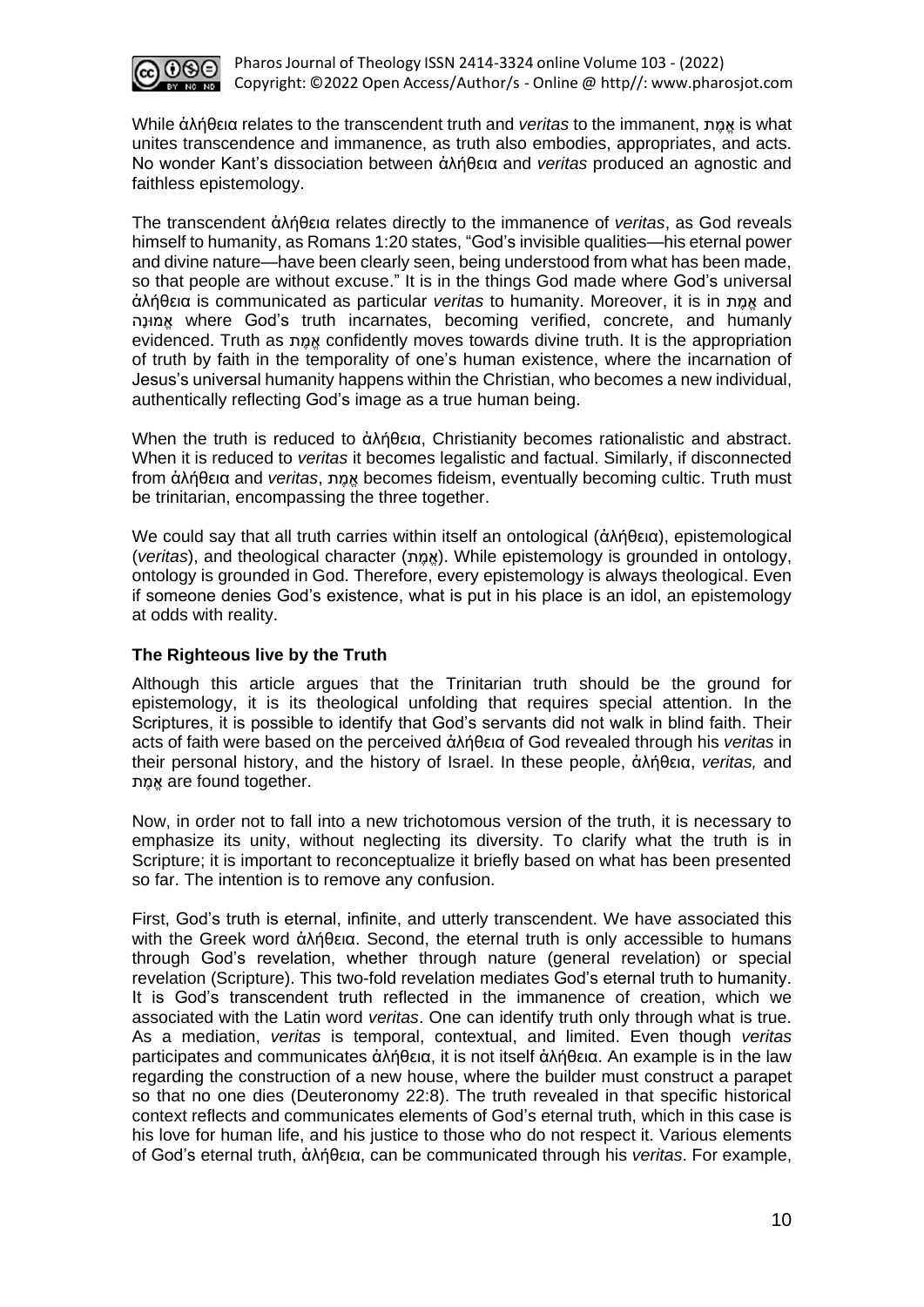

God's historical acts of compassion reveal aspects of his love and grace. Equally, events of judgment in the Scriptures also reveal qualities of his justice and holiness.

Third, as truth is related to reality itself, and is grounded in God, our relationship to truth must not be mere acknowledgment, but participation. We called the truth that moves us to participation using the Hebrew term ת ֶמֱא, which is synonymous with trust. Learning is also trusting. In this sense, sin removes us from the participation of truth, conditioning us to exist in untruth. Untruth is a groundless existence. It puts us in contradiction with God, with ourselves, with nature, and with our neighbor. To live in untruth, the human being must deny the general revelation of God and deny his own reason. Moreover, one needs to harden one's heart, that is, deny the human emotions that communicate divine truths imprinted on the human being, such as love, mercy, a sense of justice, beauty, and so on. Only when a human being moves by faith in the truth does he become one with it.

#### **Abraham's Example**

A biblical example of a person who walked in the truth, where his relationship with God's ἀλήθεια and *veritas* can be perceived, was Abraham. If Abraham had met God only when God requested Isaac as a sacrifice (Genesis 22:2), no matter how clear he heard God's voice, why would Abraham trust him? Would the logical and empirical truth (*veritas*) of hearing God's voice be enough for him? Probably not. Abraham's obedience reveals that his action was grounded in a comprehensive experience he had with God's truth.

Abraham knew the essential elements of God's ἀλήθεια. Abraham could look back on his own personal journey and identify the *veritas* of God evidencing elements of his ἀλήθεια. History was a witness and a conduit of God's truth to him. He could recognize the love and power of God in conceiving him that he would father a son even though his wife was barren. He had already learned something about divine justice and holiness by witnessing God's judgment on Sodom and Gomorrah (Genesis 19:1-29). He had also learned of God's mercy in interceding for the people in those cities (Genesis 18:16-38). God's eternal attributes of power, justice, mercy, love, and holiness were noticed by Abraham in his own experience.

That is why *veritas*, as the truth in the particularity of God's actions in his life and history was essential for Abraham to recognize aspects of God's universal ἀλήθεια. God was true to him; therefore, he could grasp elements of his eternal truth. However, even with the knowledge of *veritas* and discerning God's ἀλήθεια, the truth demanded action. After all, everything Abraham learned about God was through his actions.

The divine communication of His love, mercy, and justice to Abraham was only possible because they appealed to the divine impressions upon Abraham as God's image and likeness. This communication connected with the existential truths of Abraham, that to be consistent with himself as God's image, he needed to be coherent with God. The knowledge of *veritas* and ἀλήθεια was itself a calling to nαινα, to be coherent with truth, appropriating it by faith. Ontologically, Abraham was inclined to walk in truth, but sin inclined him to untruth. His step of faith was a step toward truth.

Hebrews 11:19 says that Abraham "reasoned that God could raise the dead." (NIV). That is, Abraham's act of faith was based on his reasoning (NIV), and consideration (ESV), as the word used is λογίζομαι (pondered, thought about; Swanson, 1997a: §3357). Abraham walked in faith because he understood that it was the right thing to do. In his reasoning, he could remember God's *veritas*, pondered God's ἀλήθεια, and appropriated it by ת ֶמֱא. Therefore, I argue, that to walk by faith means walking in the truth. Walking by faith involves reason, knowledge of the works of God through his history, and the perception of universal divine truths that appeal to our particular and human life. The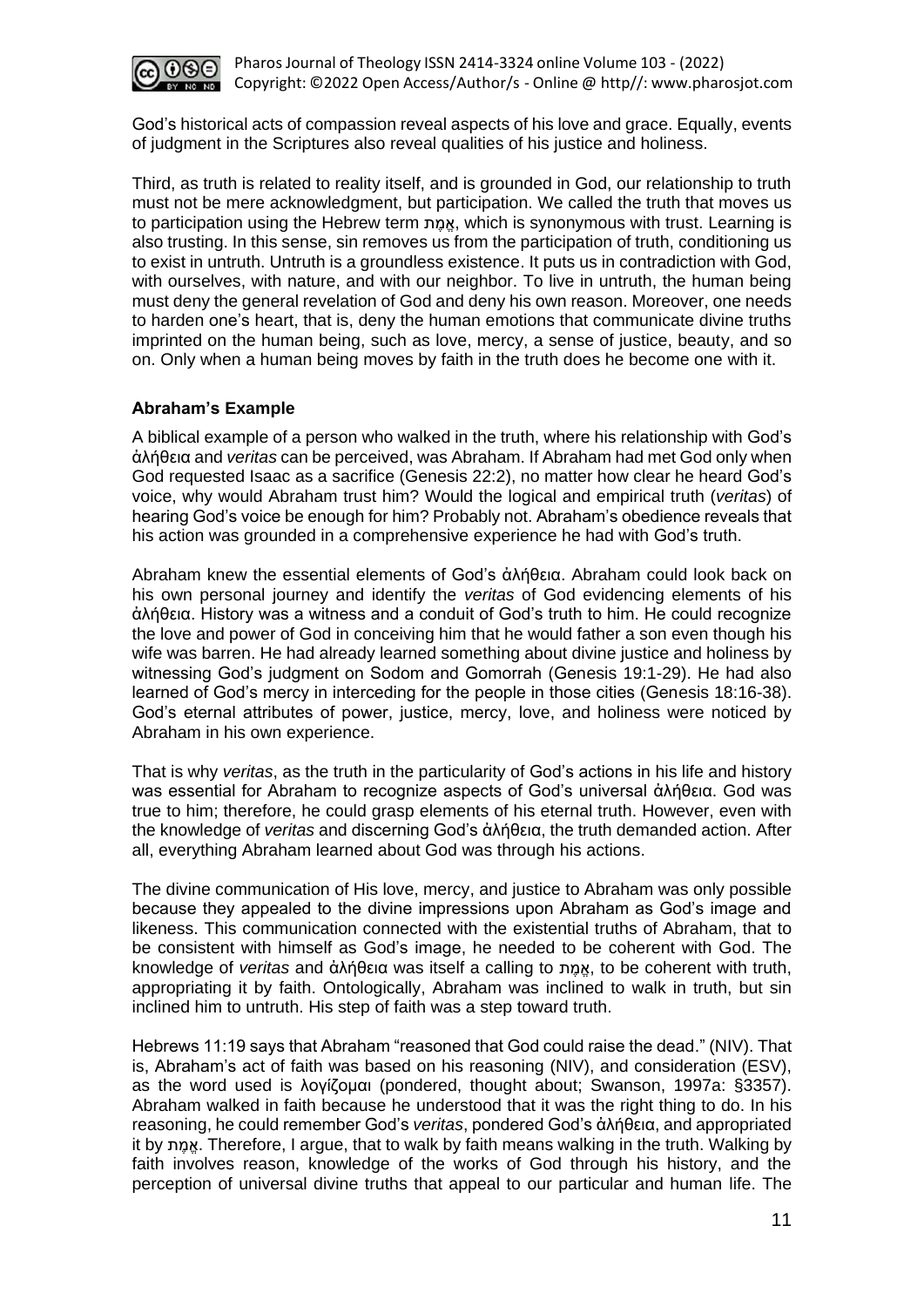

timelessness of truth is expressed in the walk of the Christian, who looks back and sees the *veritas* of God, looks forward and recognizes his ἀλήθεια from afar, but acts in the now, taking steps in the ת ֶמֱא towards him.

# **Living by the Truth**

The prophet Habakkuk wrote that the righteous will live by his ָונּמֱא) 2:4(, which the LXX translated as πίστεώς, meaning, faithfulness (NIV) or faith (ESV). The apostle Paul referred to the same verse, using the term faith, πίστεώς (Galatians 3:11). However, I argue that the verse might also be interpreted as "The righteous will live by truth," if the LXX had chosen the word ἀλήθεια instead of πίστις. This mix of concepts between truth and faith is perceived in some other verses where for example the NIV translated הָונּמֱא as 'truth', but the LXX translated it as faith, πίστις (e.g., Proverbs 12:17; Jeremiah 5:1). This is because, as argued, truth and trust are undissociated.

What then are the major conceptual differences between walking by faith and walking by truth? There is no difference in the concept, as demonstrated, but it can change our contemporary reading. First, it helps us correctly adjust our very concept of faith, which has become synonymous with rational acquiescence to biblical truths. Churches that only recognize biblical truths but do not walk in them do not reflect what Scripture presents. Because the Church was not called to merely teach what Jesus taught, but to teach to "obey everything" he commanded (Matthew 28:20; NIV). When the truth is only recognized and taught, but not appropriated by faith, the Church becomes incoherent with Christ.

Second, it also helps us correct the mystical concept that faith is a blind leap not involving reason. Rational and intellectual knowledge of divine truths, whether in the history of biblical revelation or in the truths presented through nature is essential to walking in the truth.

Third, the dichotomy between faith and reason must collapse when we assume a trinitarian epistemology. That is why the redeemed human being must rediscover his call to the truth also in the study of the general revelation of God. The anti-intellectualism established in some evangelical circles toward the study of sciences and philosophy, for example, must be replaced by a new doxological intellectualism in worship and service of God.

Fourth, it can change the church's missiological perspective. When God spoke through Hosea, accusing his people that neither truth nor love was found in the land (Hosea 4:1), one can see the important role of truth as part of the mission of God's people. When the truth is lacking, the land suffers, and judgment falls on everyone in it. Why are evangelized places in the world still corrupt, with elevated levels of poverty, prostitution, and criminality? Did missionaries neglect aspects of truth that are essential to the transformation of society? Why is the gospel known and preached in churches, but the truth is lacking on the streets? It is essential that missiologists understand the role of the church as "the pillar and foundation of the truth" in each society (1 Timothy 3:15; NIV).

Finally, walking in the truth connects epistemology with Christian ethics. As the truth reveals God's holiness, justice, love, and other divine attributes, walking in truth becomes walking in love, justice, and holiness. The paradigm is not knowing the truth but incarnating it. Jesus is the incarnated truth, not just to be known, but to be followed. Christ is both God's gift and the prototype for human beings, who by faith need to embody his words (Ferreira, 2001, 11; Kim & Rasmussen, 2009, 181–184; Kierkegaard, 2011a,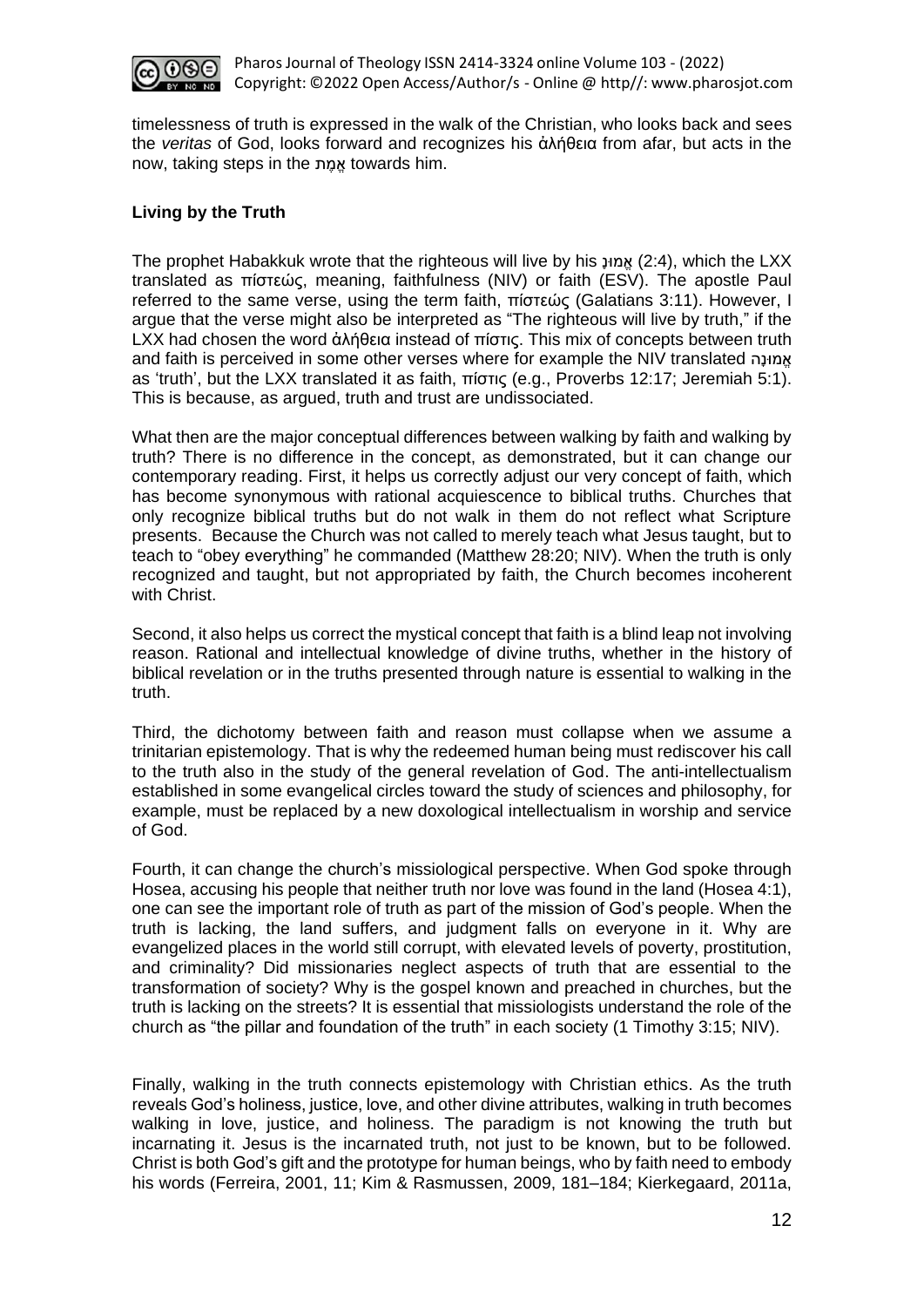

307–308; 2012, 162). Walking in truth is incarnating God's words and participating in Jesus's body. When the Christian appropriates divine truth, one participates in Christ as a child of truth.

# **Conclusion**

This article argued that the different approaches to truth in history contribute to a misunderstanding of truth. Different definitions of truth have fragmented it leading to relativism and a post-truth era. It is only through the rescue of epistemological unity as the Trinitarian truth that the Church and theology will be able to come out of their intellectual entrenchment. Just as philosophers and scientists neglect important aspects of the trinitarian truth, the Church also disregards other aspects of the same trinitarian truth. It is up to the Church to rebuild the concrete pillar of Truth in an increasingly 'liquid society'.

We demonstrated in this article how the concept of truth changed throughout history. In the first section, we used the three words, ת ֶמֱא) Hebrew), ἀλήθεια (Greek), and *veritas* (Latin), to exemplify the distinct emphasis given to the concept of truth. The next section worked on the concept of trinitarian epistemology, where the three concepts are seen together as dimensions of the same truth. In the last section, it was argued that "the Righteous live by the Truth", where Abraham's story was used to exemplify the paradigm of living by the trinitarian truth.

The significance of this article is that it presents truth in a comprehensive way, without neglecting important sources of knowledge, and exposes weaknesses when any of the important dimensions of truth are neglected. It is significant for proposing a better approach to truth and knowledge to the church, recognizing that every truth is God's truth, which should be approached doxologically. Trinitarian epistemology can inoculate the malady of anti-intellectualism affecting evangelical circles. Moreover, trinitarian truth is especially relevant for theology, demonstrating that the Christian life should not be based on the mere acknowledgment of spiritual truths. On the contrary, it must be grounded on truth's incarnation, on the existential appropriation of truth in Christian life.

## **References**

Brague R., Cassin B., Laugier S., Libera A., Irène R.C., Sinapi M. (2014). "Truth". In *Dictionary of Untranslatables: A Philosophical Lexicon*, Edited by Cassin B. 1159–1179. Princeton: Princeton University Press.

Carlson, R.F. (2017). Empiricism. In *Dictionary of Christianity and Science: The Definitive Reference for the Intersection of Christian Faith and Contemporary Science*. Edited by Copan, P., Longman, T., Reese, C.L., Strauss., M.G. Grand Rapids, MI: Zondervan.

Chauí, M. (1997). *Convite à filosofia* (9ª ed.). São Paulo: Editora Áticas.

Chroust, A.H. (1944). The philosophy of law of St. Augustine. *The Philosophical Review*, 53(2): 195-202. Available at: [https://www.jstor.org/stable/2182025?seq=1#metadata\\_info\\_tab\\_contents,](https://www.jstor.org/stable/2182025?seq=1#metadata_info_tab_contents)

Coenen, L. & Brown C. (2000). *Dicionário Internacional de Teologia do Novo Testamento*  (2ª ed.). São Paulo, Brasil: Vida Nova.

Cross, F.L., & Livingstone E.A, eds. (2005). In *The Oxford dictionary of the Christian Church* (3ª ed.). Oxford: Oxford University Press.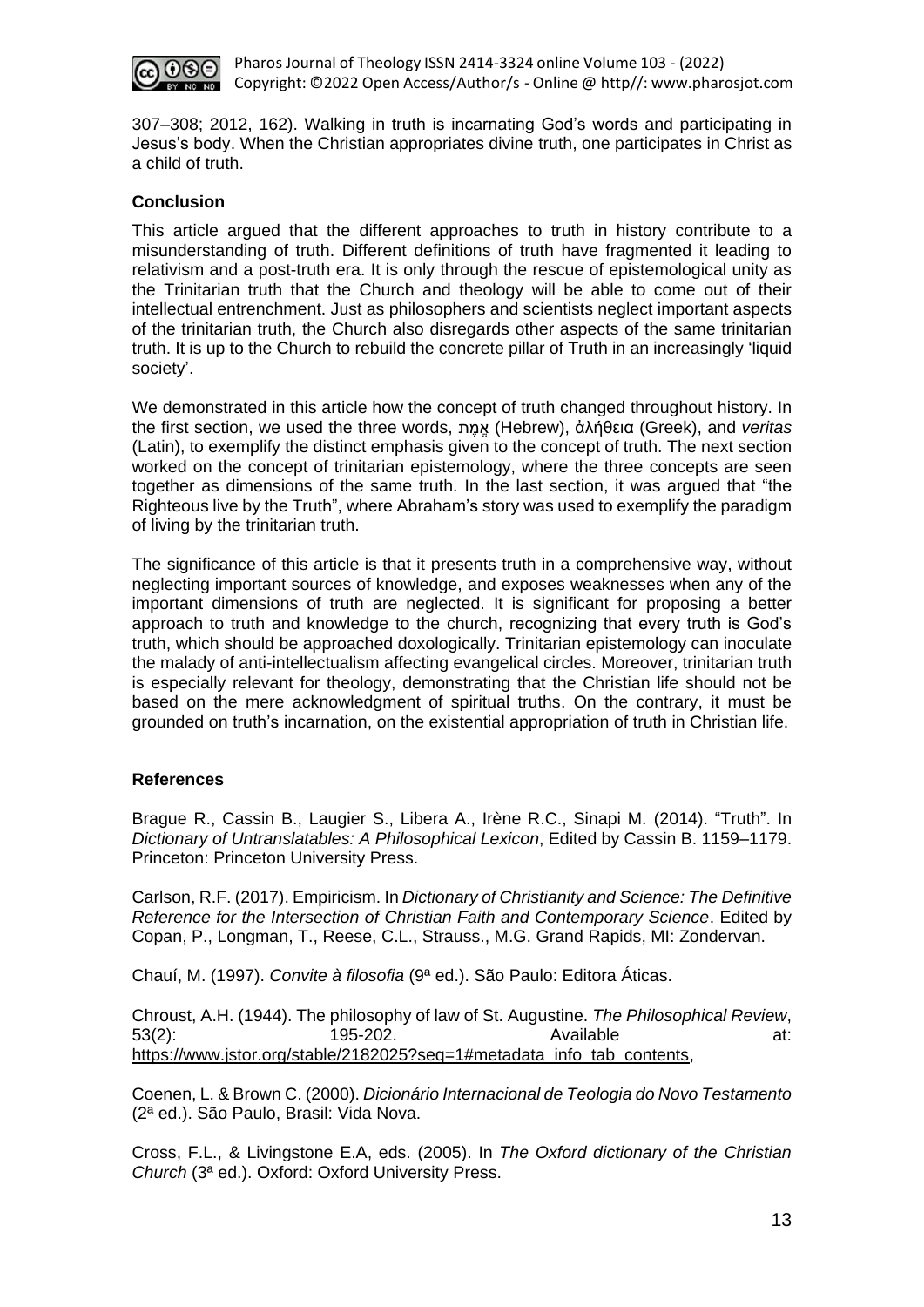

Davie, M., Grass T., Holmes S.R., McDowell J. & Noble T.A., eds. (2016). *New Dictionary of Theology: historical and systematic* (2ª ed.). Downers Grove: Inter Varsity Press.

Derrida, J. (2016). *Of grammatology*. Jhu Press.

\_\_\_\_\_\_\_\_ (2001). *Writing and difference*. Routledge.

Descartes, R. (1999). *Descartes – Vida e Obra.* São Paulo: Editora Nova Cultural LTDA.

Dew, J.K. & Gould P.M. (2019). *Philosophy: A Christian Introduction*. Grand Rapids: Baker Academic.

Evans, C.S. (2019). *Kierkegaard and Spirituality.* Grand Rapids: Wm. B. Eerdmans.

Ferreira, M.J. (2001). *Love's grateful striving: A commentary on Kierkegaard's works of love.* Oxford: Oxford University Press.

Frame, J.M. (2015). *A History of Western Philosophy and Theology* (1ª ed.). Phillipsburg: P&R Publishing.

Galli, M. & Olsen, T. (2000). *131 Christians everyone should know*. Nashville, TN: Broadman & Holman Publishers.

Geisler, N.L. (1999). *Baker Encyclopedia of Christian apologetics*. Grand Rapids: Baker.

González, J.L. (2006). "Tertullian." In *The Westminster Dictionary of Theologians* (1ª ed.), Edited by J.L. González. Louisville: Westminster John Knox.

Groh, D.E. (1992). "Tertullian." In *The Anchor Yale Bible Dictionary (Vol. 6)*, Edited by D.N. Freedman. New York: Doubleday.

Harrison, S. (1999). "Truth, Truths." In *Augustine through the Ages: An Encyclopedia*, Edited by A.D. Fitzgerald. 852–853. Grand Rapids: Eerdmans.

Heidegger, M. (2018). *Ser e verdade* (2ª ed.)**.** Petrópolis, RJ: Editora Vozes.

Hume, D. (1921). *An Enquiry concerning Human Understanding and Selections from a Treatise of Human Nature*. Chicago: The Open Court Publishing Co.

Johnson, A.L. (2016). "Socrates". In *The Lexham Bible Dictionary*, Edited by J.D. Barry, D. Bomar, D.R. Brown, R. Klippenstein, D. Mangum, C.S. Wolcott, and W. Widder. Bellingham: Lexham Press.

Kierkegaard, S. (1985). *Philosophical Fragments*. (vol. 7). Princeton: Princeton University Press.

\_\_\_\_\_\_\_\_. (1994). *Fear and Trembling and the book on Adler.* New York: Every Man's Library

\_\_\_\_\_\_\_\_. (2008). *Kierkegaard's Journals and Notebook* (vol. 2): *Journals EE–KK.*  Princeton: Princeton University Press.

\_\_\_\_\_\_\_\_. (2009). *Kierkegaard's Writings, XVII: Christian Discourses: The Crisis and a Crisis in the Life of an Actress* (vol. 17)*.* Princeton: Princeton University Press.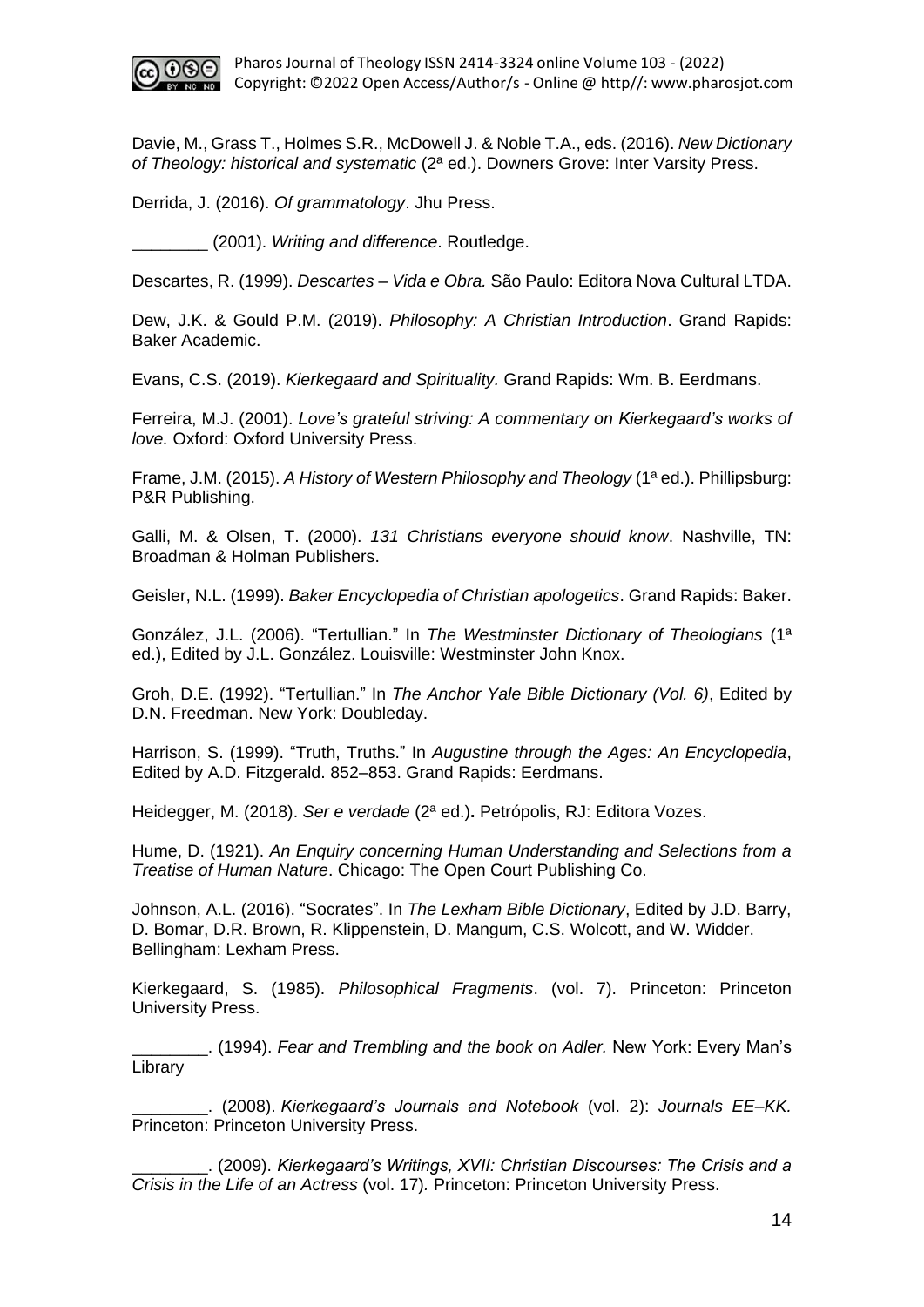

\_\_\_\_\_\_\_\_. (2009a). *Kierkegaard's Writings: Two Ages: The Age of Revolution and the Present Age: A Literary Review* (vol. 14). Princeton: Princeton University Press.

\_\_\_\_\_\_\_\_. (2010). *O desespero humano.* São Paulo: Editora Unesp.

\_\_\_\_\_\_\_\_. (2011). *Kierkegaard's Journals and Notebook* (vol. 4): *Journals NB–NB5.*  Princeton: Princeton University Press.

\_\_\_\_\_\_\_\_. (2011a). *Kierkegaard's Journals and Notebook* (vol. 5): *Journals NB6–NB10.*  Princeton: Princeton University Press.

\_\_\_\_\_\_\_\_. (2012). *Kierkegaard's Journals and Notebook* (vol. 6): *Journals NB11–NB14.*  Princeton: Princeton University Press.

\_\_\_\_\_\_\_\_. (2013). *Pós-escrito às Migalhas filosóficas* (vol. 1)*.* Petrópolis: Vozes.

\_\_\_\_\_\_\_\_ . (2017). *Kierkegaard's Journals and Notebook* (vol. 9): *Journals NB26–NB30.*  Princeton: Princeton University Press.

\_\_\_\_\_\_\_\_. (2019). *Migalhas Filosóficas* (3ª ed.)*.* Petrópolis: Vozes.

Kim, D.Y.J. & J.D. Rasmussen. (2009). "Martin Luther: Reform, Secularization, and the question of his 'True Successor'." In *Kierkegaard and the Renaissance and Modern Traditions: Theology* (vol. 5). Edited by J. Stewart.173– 217.

Mangum, D. (2014). "Truth." In *Lexham Theological Wordbook*, Edited by D. Mangum, D.R. Brown, R. Klippenstein, and R. Hurst. Bellingham: Lexham Press.

Mavrodes, G.I. (2015). "Jerusalem and Athens Revisited." In *Faith and Rationality: Reason and Belief in God*, Edited by A. Plantinga, and N. Wolterstorff. 192–218. Notre Dame: University of Notre Dame.

McGrath, A.E. (1997). *The Genesis of Doctrine: A Study in the Foundations of Doctrine Criticism*. Grand Rapids, MI; Cambridge, U.K.; Vancouver, BC: William B.

\_\_\_\_\_\_\_\_. (2021). *Teologia sistemática, histórica e filosófica: uma introdução à teologia cristã*. São Paulo: Shedd Publicações.

Milbank, J. (2006). *Theology & Social Theory* (2ª ed.). Oxford: Blackwell.

Mohler, R.A. (2005). "Truth and contemporary Culture." In *Whatever Happened to Truth?* Edited by A.J. Kostenberger. 53– 73. Illinois: Crossway.

Osborn, E. (2001). *Tertullian, first theologian of the West*. Cambridge: Cambridge University Press.

Puchniak, R. (2016). "Augustine: Kierkegaard's Tempered Admiration of Augustine." In *Kierkegaard and the patristic and medieval traditions*, Edited by J. Stewart. 11– 22. Burlington VT: Ashgate Publishing.

Rae, M. (2010). *Kierkegaard and Theology*. London: T & T Clark International.